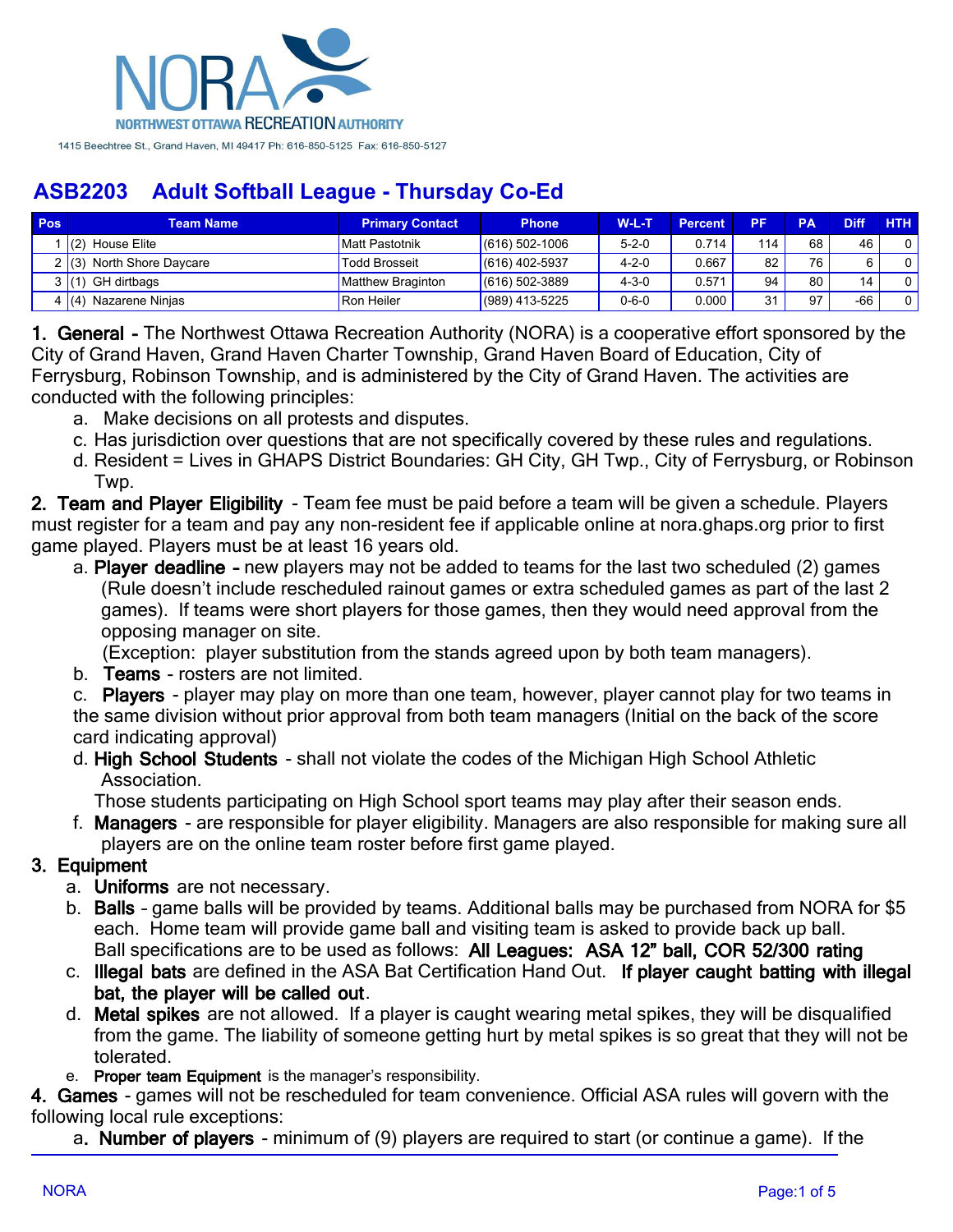

#### required number of team members are not

present, the game will be a forfeit. You may pick up a player from the stands (limit 2 players/game) vs. forfeiting the game, only if both managers agree prior to the start of the game. Players from the stands can be from the same division, but only if agreed by both managers prior to the game. Both managers must put the agreed player's full name on the score sheet along with their signature. If both teams cannot agree, then game is still considered a forfeit. Game time is forfeit time. Umpires will not be required to work game that is a forfeit.

b. **Coed players** – Team should consist of at least 5 female players. Teams may start the game and play with 9 on the field (4 female/5 male) with 2 females each in infield and outfield (catcher not included).

c**. Games** - will automatically end and are official if one team has a ten (10) run lead after 4 ½ innings with the home team ahead, or if one

team is ahead by twenty (20) runs after 3 ½ innings with home team ahead.

d. **Rained Out Games** - games will be rescheduled with the game starting over. However, games will be official after  $4\frac{1}{2}$  innings if home

team is ahead. Best effort will be made to reschedule rain outs on the same night of the week but if season ending dictates, games may need to be moved to another night.

e. **Coed -** Only for Coed, a line will be placed on outfield at **180ft**. Outfielders must stay behind the line until batter swings, makes contact with the ball, or until it crosses home plate (both male and female). If the line is crossed, batter will take result of play or take 1<sup>st</sup> base. All runners will advance one base if forced.

f. **Time Limits** - no new inning shall begin after 1 hour and 10 minutes from start of game with game being official regardless of inning.

g**. Tied games** - if a game is tied, it may continue until tie is broken at end of complete inning. First game can continue within the 1 hour and 10 minute time limit until 9 innings, second game until darkness (exception: Mulligan's Hollow). Umpires time is official.

h**. Tie Breaker Rule -** If after the completion of seven (7) innings of play, the score is tied, the following tiebreaker rule will be played to determine a winning team. Starting the top of the eighth inning, and each half inning thereafter if time permitted, the offensive team shall begin its turn at bat with the player who is scheduled to bat last in that respective half inning be placed on second base (ei., If the number five batter is the lead off batter, the number four batter in the batting order will be placed on second base). If the tie is not broken in the allotted time, then the tie game will be rescheduled only if it affects the team league standings for first place.

i. **Batter counts** : Men's and Co-ed are a 1-1 count on the batter with no grace foul.

j. **The Extra Hitter** - (EH) rule will not be in effect due to unlimited substitution rule. (See Unlimited Substitution Rule)

#### k. **HOME RUN LIMIT**=

**Men's & Coed: 2 HOME RUN LIMIT.** When one team reaches 2 home runs they have to wait until the opposing team reaches 2 home runs before they are allowed another home run. If they do hit a home run before the opposing team hits 2 home runs the batter who hit the 3rd home run is out. Once each team reaches 2 home runs then it goes to 1 home run per team until the opposing team also hits 1 home run. If the team hits 2 home runs before the opposing team hits 1 home run the batter is considered out. If a female hits a home run, it does not count against the team's 2 home run limit.

#### **\****A team may go one up in the last inning.*

**Coed: Run Limit per Inning**- 10 runs is the max scored by one team in an inning, until the last inning.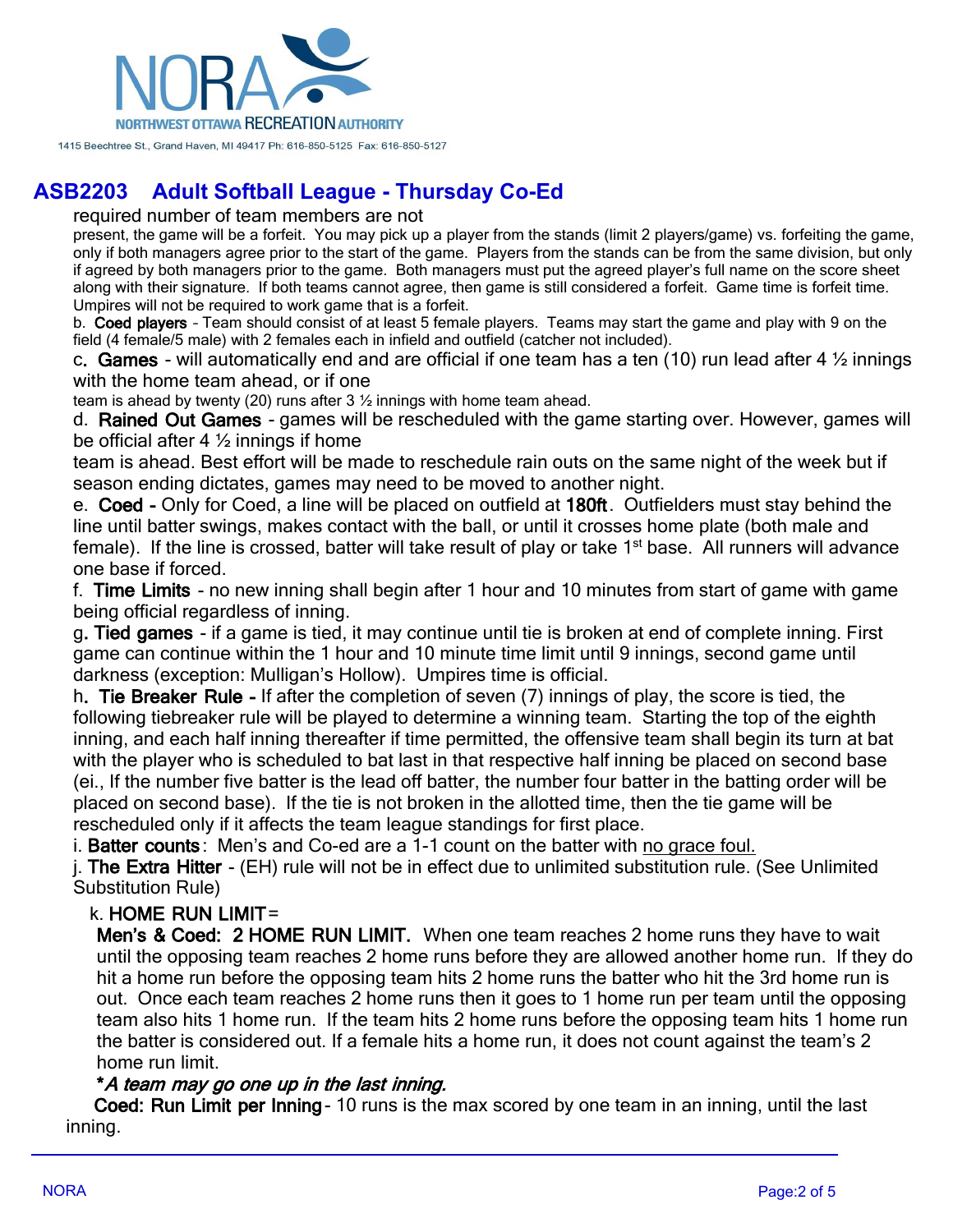

l**. MERCY RULE:** Mercy is 20 runs ahead after 3 innings, 15 runs after 4 innings, or 10 runs after 5 innings.

#### **5. Unlimited Substitution Rule -**

- a. All players first and last names must be listed in batting order for entire game.
- b. If a player comes late for a game that player must be added to end of existing batting order. If a player is not present, do not put in batting order.
- c. If a player listed in batting order of a team using the "unlimited" substitution is taken out of game for injury or having to leave game early, that position in batting order is skipped with no penalty.
- *d. If a player reaches base safely, men's division has the option of using a courtesy runner, (1 per inning). The courtesy runner must be the last out. If there were not any outs in the game yet, then the courtesy runner would be the last person in the line up. Coed can use 1 courtesy runner for a male and 1 for a female per inning with the courtesy runner being the same gender as the person they are running for. If a person is injured going to a base, they may use a courtesy runner as long as one has not been used in that inning. The runner they would use is the runner who would have come in to run for them when they reached the original base. The injured player may reenter the game later.*
- e. Free substitution will be in effect at the beginning of each half inning for team taking field. Once half inning has started, the defense can only make one defensive substitution change except for an injured player or replacement of pitcher.
- f. The unlimited substitution rule is designed to enable a team to play as many players as possible.

#### *g. No stealing in these slow pitch leagues.*

**6. Regular Substitution** - allows teams to play and list 10 players in the batting order. Because "unlimited" substitution rule allows skipping a batting spot with no penalty if a player is injured or having to leave game early, a team playing with 10 players under regular substitution rule and dropping to 9 players may also skip that position in the batting order without penalty.

**7. Appeal Plays** - umpires will call runner out for missing a base or leaving a base before fly ball is caught when play ends. All consequences remain the same if appealed. Appeals may still be made for batting out of order or illegal re-entry.

**8. Protests** - no protest will be accepted on judgment calls. No protest will be considered unless made in accordance with ASA rules. Managers must inform umpires before ball is put back in play that the game is being played under protest. The umpire then will note protest on score sheet. You must file a protest within 48 hours of the game, along with a \$25 protest fee.

**9. Rained Out Games** - Rain outs will be announced at 4pm day of game. Information on cancellation of games due to rain or severe weather will be posted on NORA website, NORA Facebook Page, NORA Instagram and on REMIND. Cancellations will also be announced on WGHN FM (92.1). If decision to play game is made at the field the umpire will decide if field is playable. Teams should report to field if in doubt. **10. Conduct of Players** - unsportsmanlike conduct, profanity, obscene language, unnecessary roughness, threatening comments will not be tolerated on or off the playing field. Umpires have authority and are asked to eject any player from games for unsportsmanlike conduct. The Recreation Department has the authority to suspend any player or manager for just cause. Anyone caught in the use of profanity will be ejected from game and suspended for the next game.

a. Any player, coach or manager ejected from game is automatically suspended from that person's next game in our leagues. Upon review,

 The Recreation Department may suspend player, coach or manager indefinitely. Player shall not be present at their team games during

suspension.

 b. Managers or players ejected from game must leave ball field and park or their team will forfeit the game.

c. Players found guilty of false registration, i.e. assumed names, fictitious address, falsifying age, etc, are liable to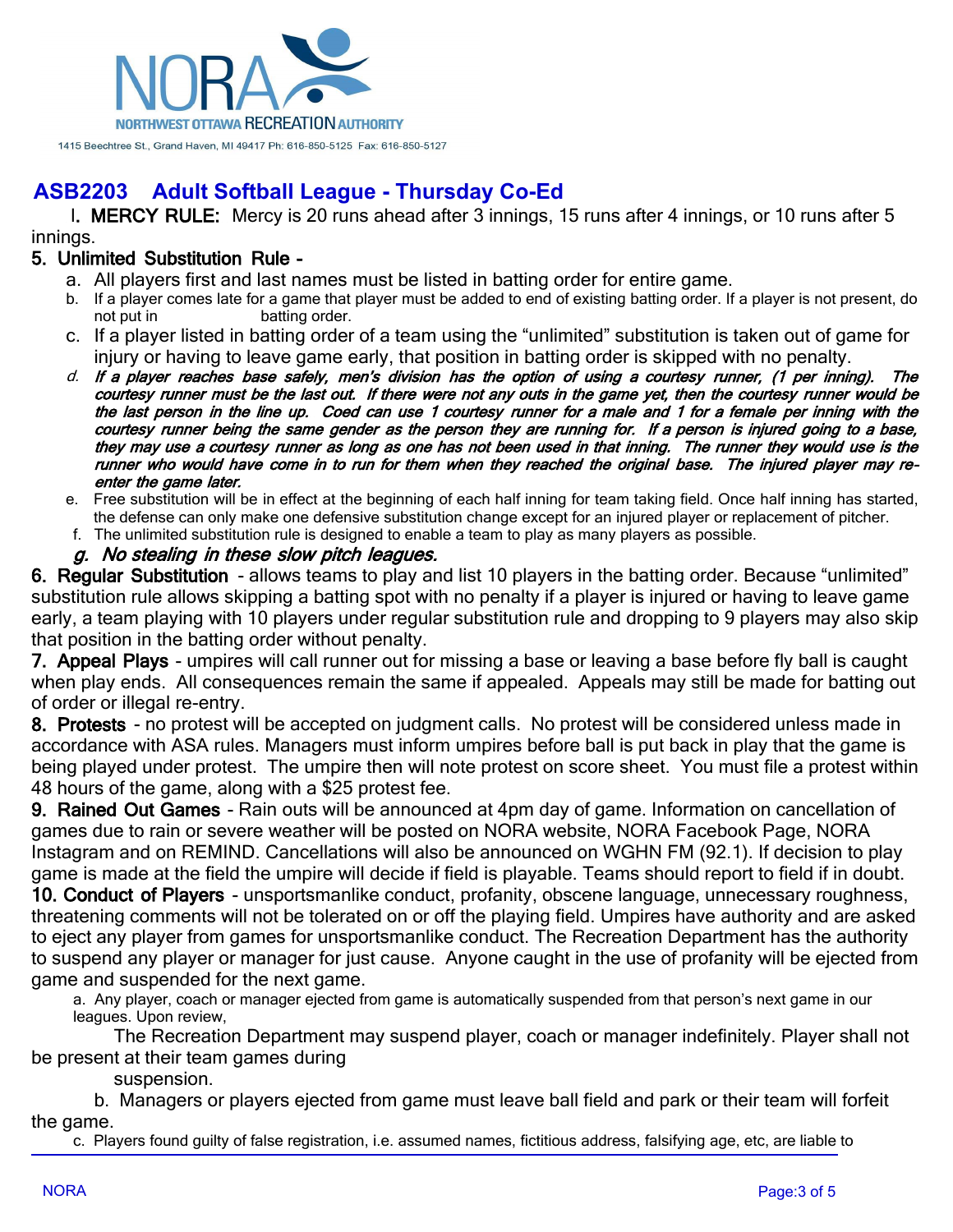

suspension. Managers

- playing ineligible players are also liable to suspension and forfeit game(s).
- e. Smoking will not be allowed on playing field or in coach's boxes. Alcoholic beverages are not permitted at any field at anytime with players liable to suspension or forfeit game.
- **11.Score sheets** will be provided to umpires before start of season. Umpire will provide score sheet. One score sheet will be used with **correct team name** and batting order filled out **with both first and last names of players (printed legibly)** before start of game. Revised 2019



*Providing Quality Recreational & Leisure Activities for our Community.* City of Ferrysburg  $\blacklozenge$  City of Grand Haven  $\blacklozenge$  Grand Haven Township  $\blacklozenge$  Robinson Township ◆ Grand Haven Area Public Schools ◆



#### **Game Schedule**

|                |             |                                    |                            |                            | <b>Score</b> |                |             |               |
|----------------|-------------|------------------------------------|----------------------------|----------------------------|--------------|----------------|-------------|---------------|
| <b>Date</b>    | <b>Time</b> | <b>Location</b>                    | <b>Home Team</b>           | <b>Away Team</b>           | н.           | A              | <b>Type</b> | <b>Status</b> |
| Thu 05/12/2022 | 6:15 PM     | Softball Field @ Hofma Park        | (1) GH dirtbags            | (4) Nazarene Ninjas        | 17           | 9              | <b>RS</b>   |               |
|                | 7:15 PM     | Softball Field @ Hofma Park        | (2) House Elite            | (3) North Shore<br>Daycare | 16           | 6              | <b>RS</b>   |               |
| Thu 05/19/2022 | 6:15 PM     | Softball Field @ Mulligan's Hollow | (4) Nazarene Ninjas        | (3) North Shore<br>Daycare |              |                | <b>RS</b>   |               |
|                | 7:15 PM     | Softball Field @ Mulligan's Hollow | (1) GH dirtbags            | (2) House Elite            | 12           | 11             | <b>RS</b>   |               |
| Thu 05/26/2022 | 6:15 PM     | Softball Field @ Hofma Park        | (2) House Elite            | (4) Nazarene Ninjas        | 14           | $\overline{7}$ | <b>RS</b>   |               |
|                | 7:15 PM     | Softball Field @ Hofma Park        | (3) North Shore<br>Daycare | (1) GH dirtbags            | 16           | 13             | <b>RS</b>   |               |
|                |             |                                    |                            |                            |              |                |             |               |
| Thu 06/02/2022 | 6:15 PM     | Softball Field @ Mercury Park      | (4) Nazarene Ninjas        | (1) GH dirtbags            | 5            |                | 15 RS       |               |
|                | 7:15 PM     | Softball Field @ Mercury Park      | (3) North Shore<br>Daycare | (2) House Elite            | 25           |                | 19 RS       |               |
|                |             |                                    |                            |                            |              |                |             |               |
| Thu 06/09/2022 | 6:15 PM     | Softball Field @ Hofma Park        | (3) North Shore<br>Daycare | (4) Nazarene Ninjas        | 12           | $2^{\circ}$    | <b>RS</b>   |               |
|                | 7:15 PM     | Softball Field @ Hofma Park        | (2) House Elite            | (1) GH dirtbags            | 18           |                | 8 RS        |               |
| Thu 06/16/2022 | 6:15 PM     | Softball Field @ Mulligan's Hollow | (4) Nazarene Ninjas        | (2) House Elite            | 5            | 21             | <b>RS</b>   |               |
|                | 7:15 PM     | Softball Field @ Mulligan's Hollow | (1) GH dirtbags            | (3) North Shore<br>Daycare | 11           | 18             | <b>RS</b>   |               |
|                |             |                                    |                            |                            |              |                |             |               |
| Thu 06/23/2022 | 6:15 PM     | Softball Field @ Mercury Park      | (1) GH dirtbags            | (4) Nazarene Ninjas        | 18           | 3              | <b>RS</b>   |               |
|                | 7:15 PM     | Softball Field @ Mercury Park      | (2) House Elite            | (3) North Shore<br>Daycare | 15           |                | 5 RS        |               |
|                |             |                                    |                            |                            |              |                |             |               |
| Thu 06/30/2022 | 6:15 PM     | Softball Field @ Hofma Park        | (4) Nazarene Ninjas        | (3) North Shore<br>Daycare |              |                | <b>RS</b>   |               |
|                |             |                                    |                            |                            |              |                |             |               |